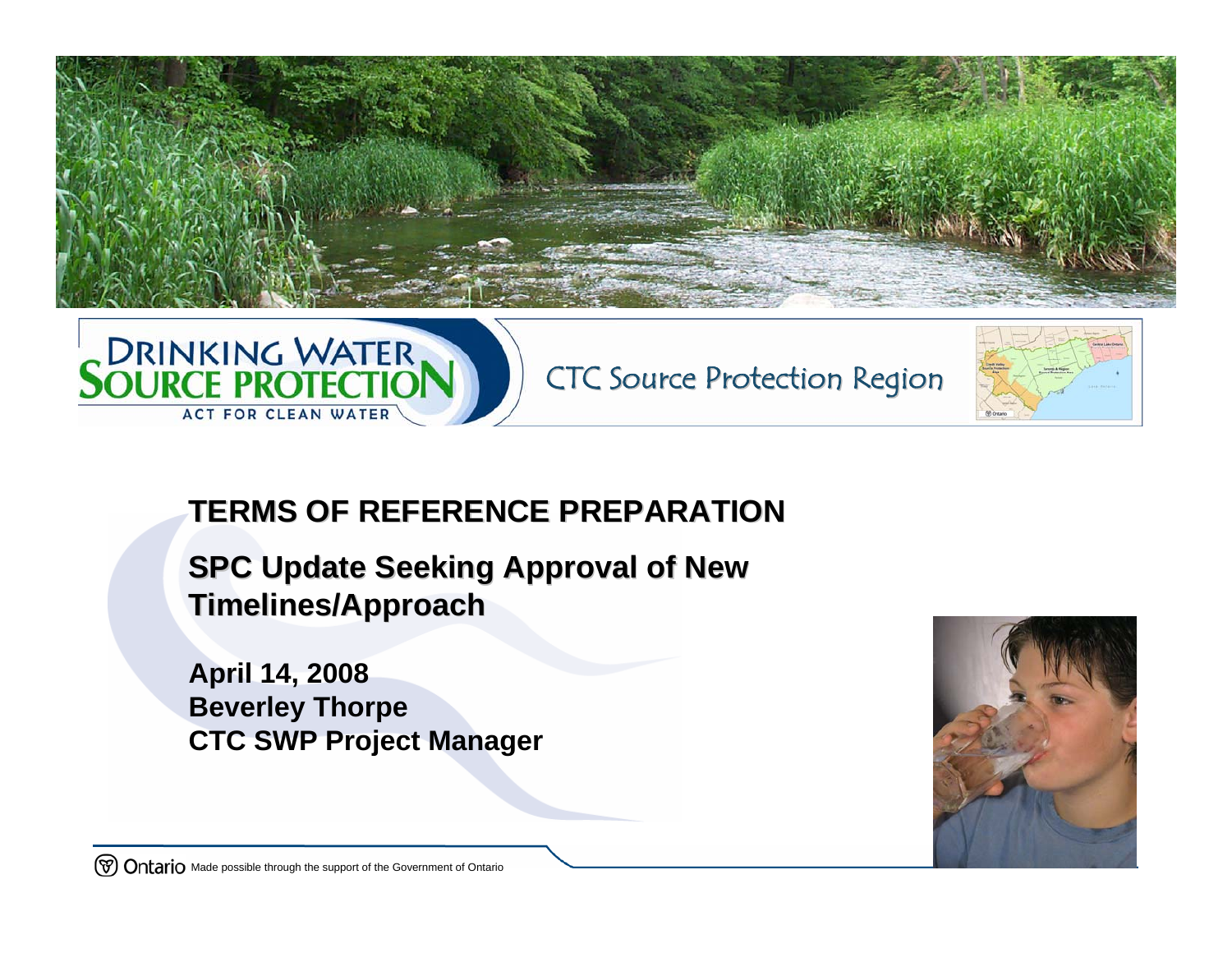

www.ctcswp.ca

## **Decisions & Information Sought**

- 1. Approval to revise timetable for SPC approval and public consultation on Terms of Reference **Note this is updated from staff report Agenda Item 7.1**
- 2. Approval to engage a facilitator for SPC meetings to review and approve TOR – May 13, 2008 & June 9, 2008 and to provide advice on report suitable for public consultation
- 3. Approval to plan for 3 formal consultation sessions, one in each SPA on TOR
- 4. SPC members to identify issues/matters they wish addressed in next draft of Terms of Reference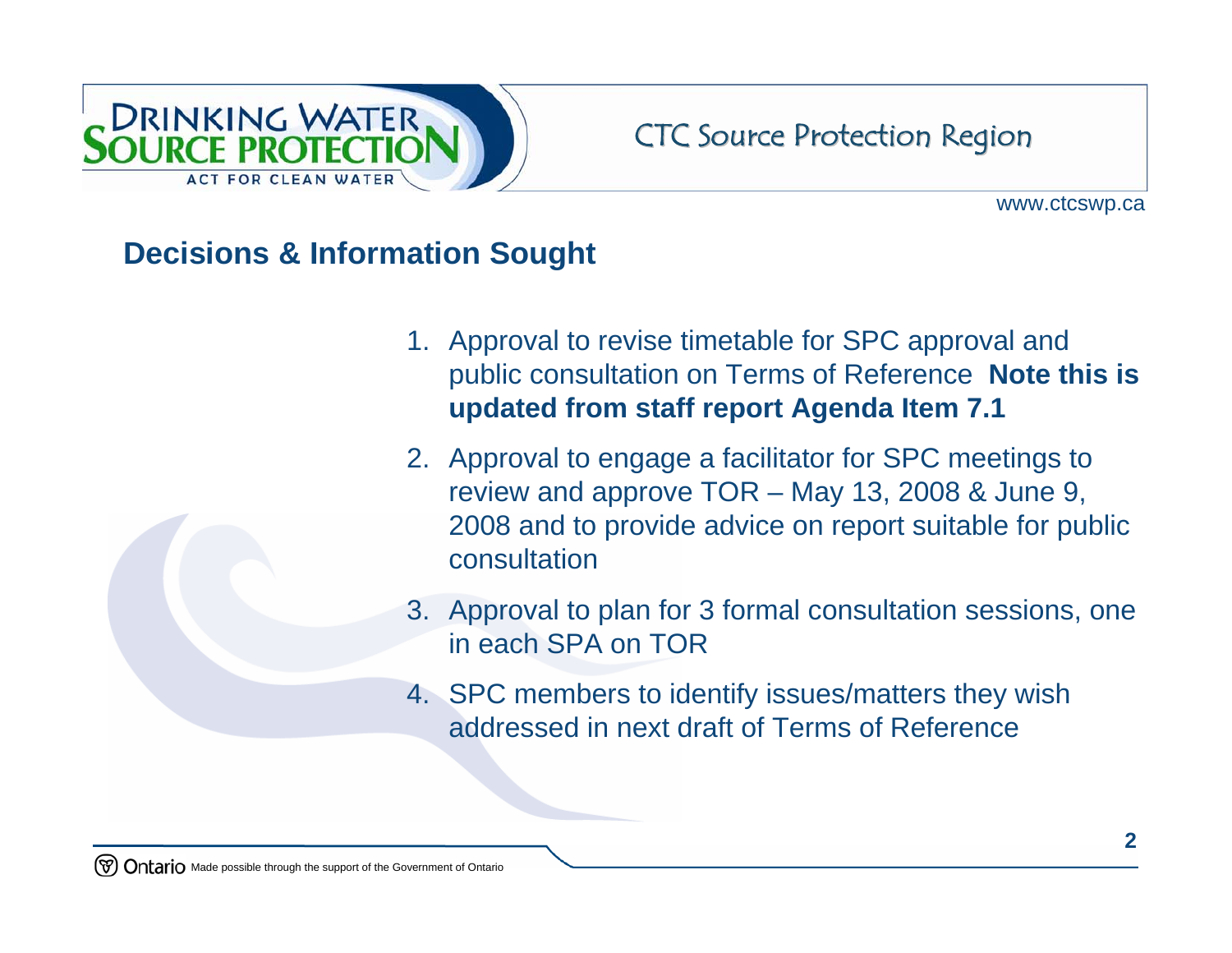

www.ctcswp.ca

## **Outline of Presentation**

- Background on work required and completed to date to complete TOR
- Proposed revisions to schedule to complete TOR & SPC to submit to each SPA
- Proposal to engage SPC facilitator
- Next steps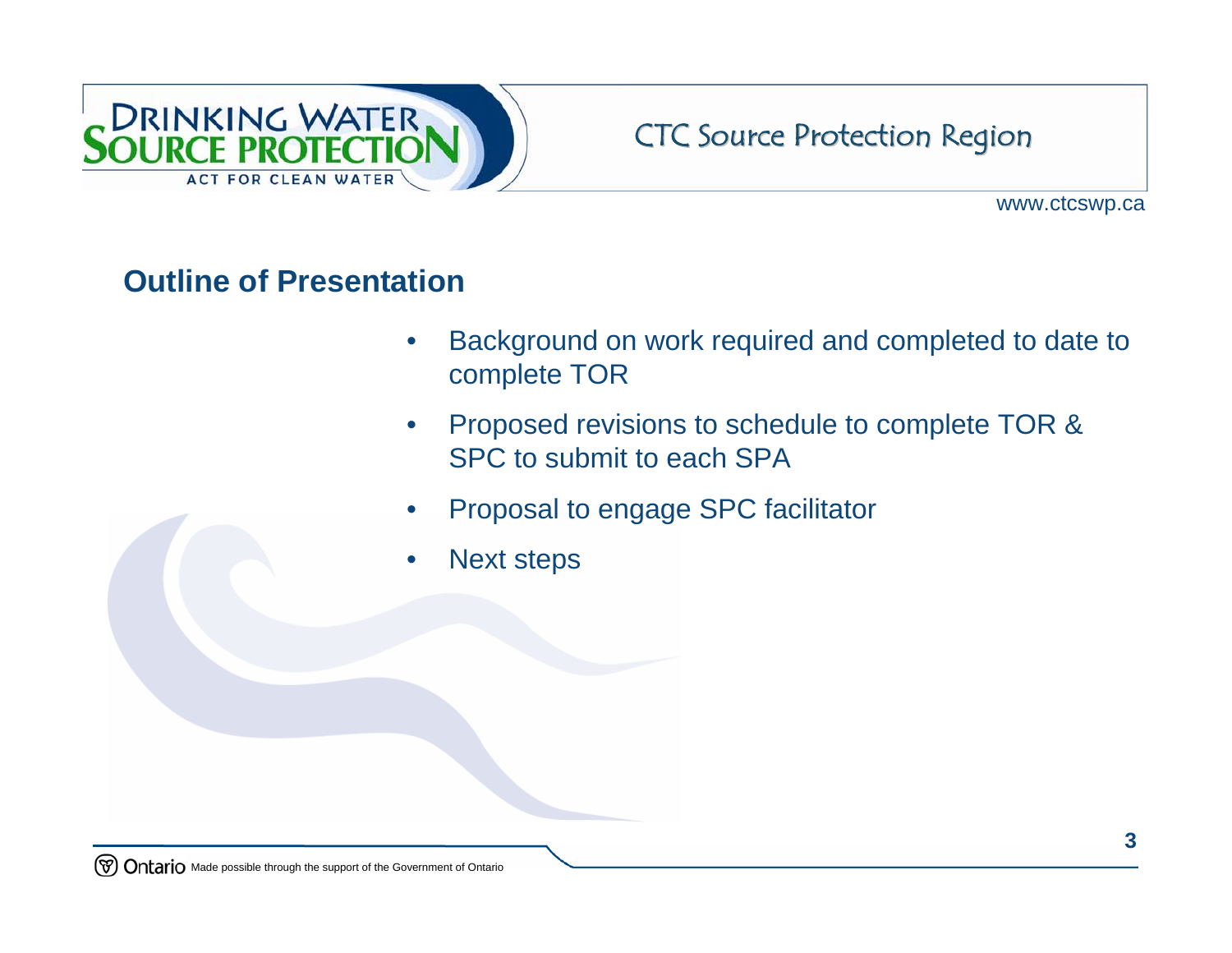

www.ctcswp.ca

**4**

## **Background Terms of Reference: At a Glance**



Ontario Made possible through the support of the Government of Ontario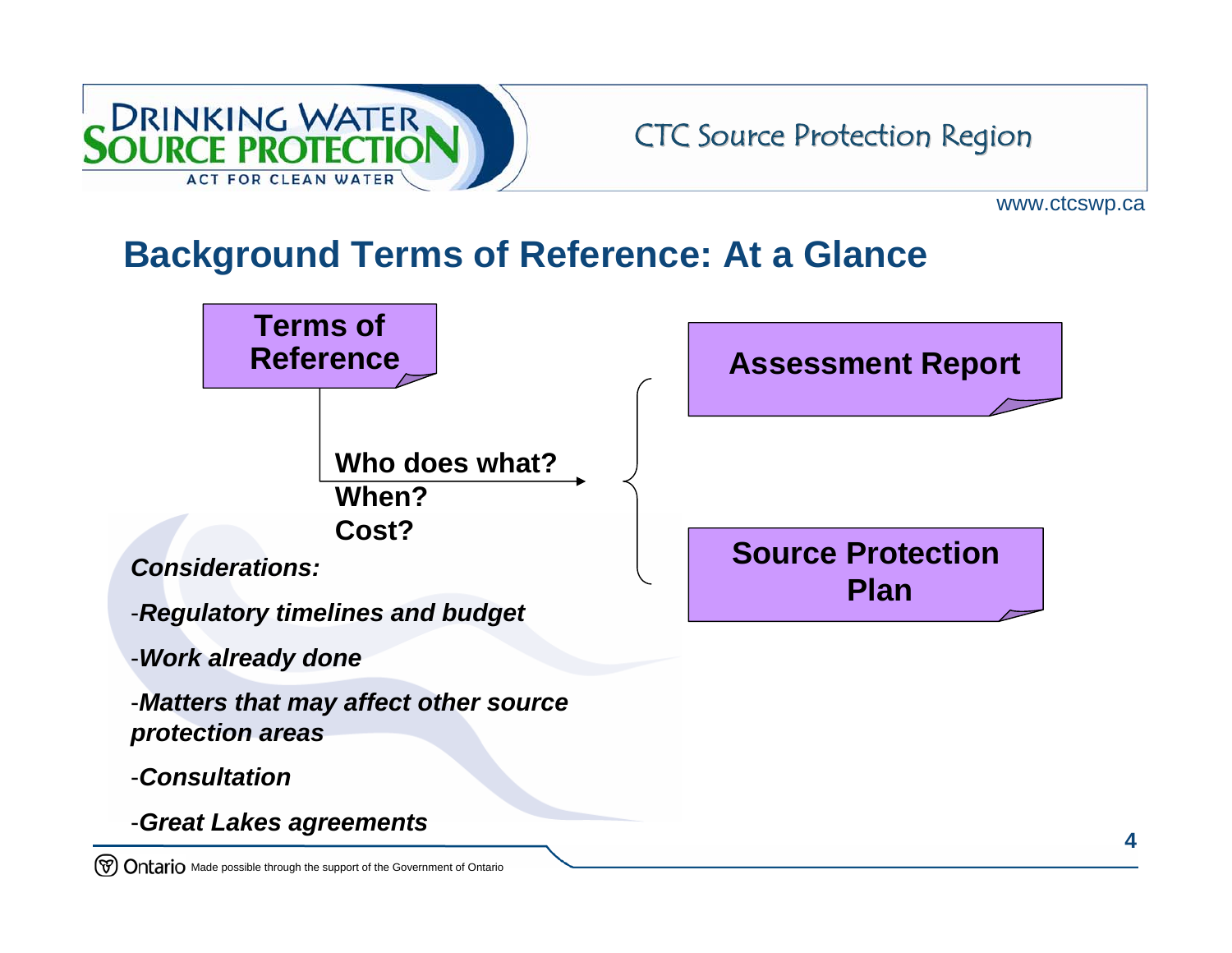

## **Background - Terms of Reference Content Requirements**

- Separate ToR required for each of the 3 source protection areas in CTC
- Content Requirements of ToR
	- Maps (source protection area and region)
	- List of Municipalities in the Source Protection Area
	- **List of Drinking Water Systems**
	- List of Exempted Drinking Water Systems (municipal residential)
	- List of Matters that Affect Other SPCs.
	- Work Plan (Task, Lead, Completion Date, and Estimated Cost)
	- Submission of the Source Protection Plan to the Minister
	- Council resolutions for "other" systems and exempted systems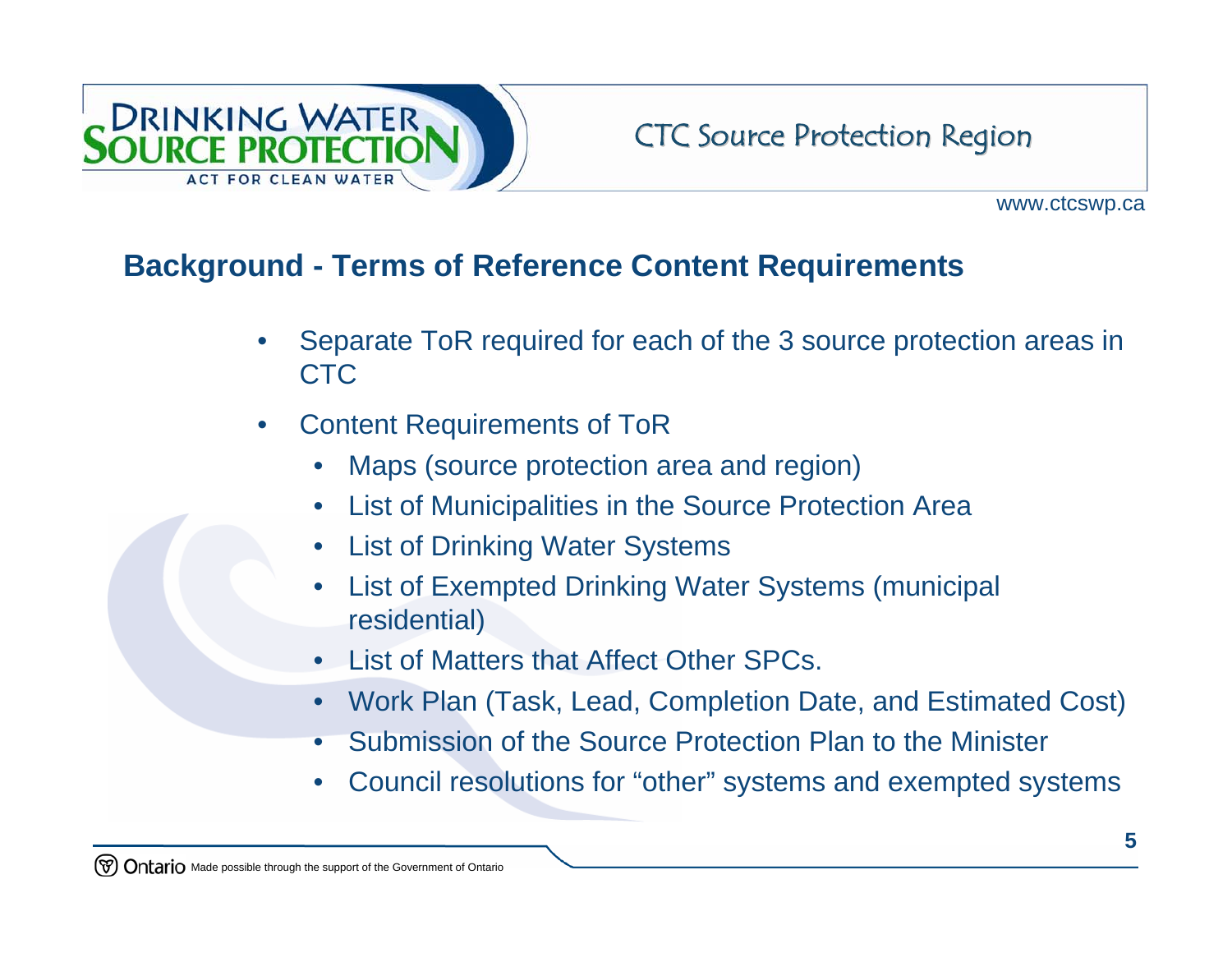

www.ctcswp.ca

## **CTC Draft TOR Documents Overview of Work To Date/Underway**

- MLTORWG had 2 workshops to identify key tasks for SPP
- CA project staff have reviewed & updated workplans for assessment report completion
- April 11 TOR versions capture only part of work in-progress, e.g.
	- Included is the list of the water systems & historical costs
	- Missing are, e.g.:
		- estimates for new work to complete assessment report and prepare source protection plans
		- information on Lake Ontario studies & Great Lakes issues,
		- matters affecting adjacent SPRs
		- Consultation proposals for assessment report & SPP
		- maps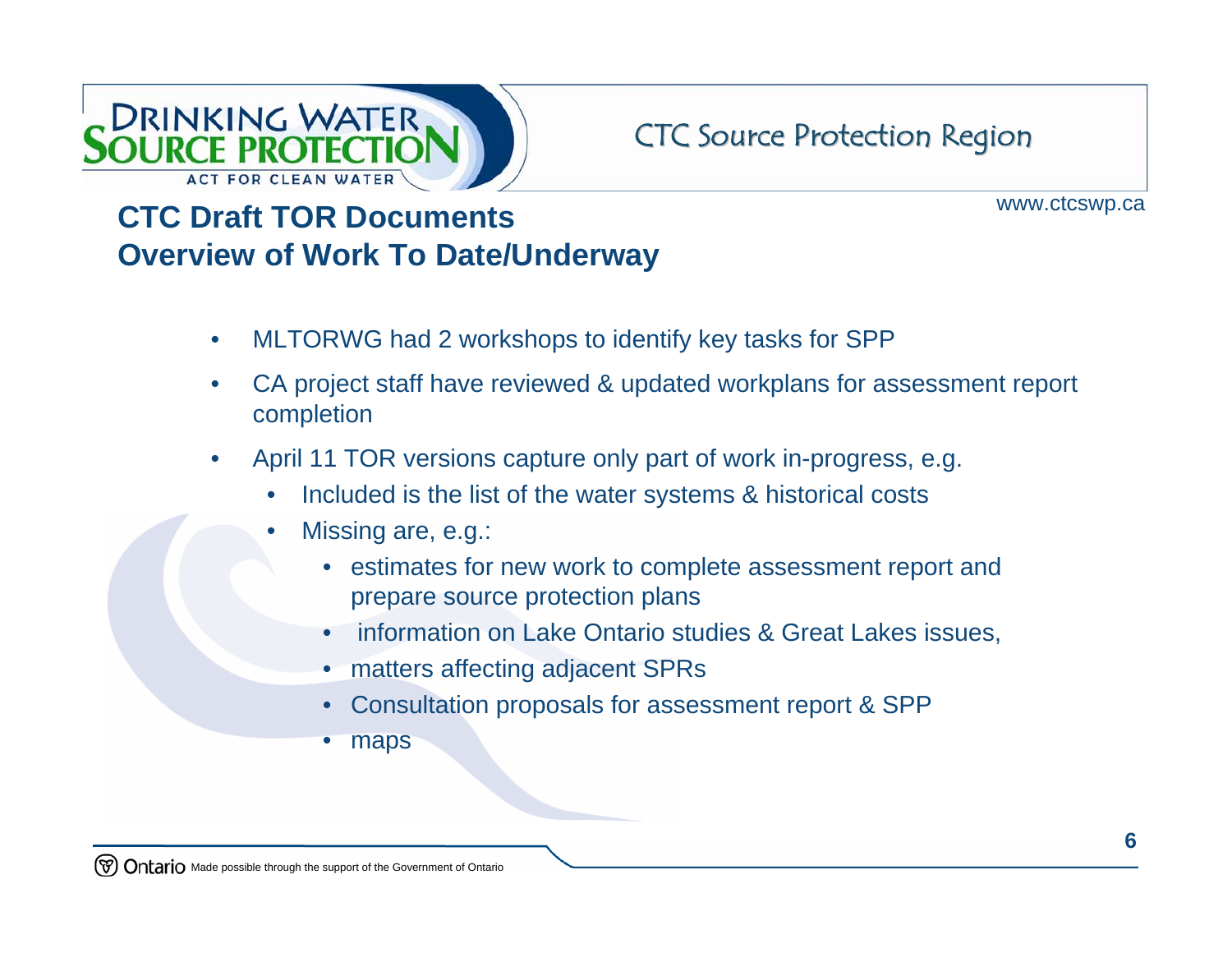

#### **CTC Draft TOR Documents – Overview of Work Underway**

- Project leads and planning staff of 3 CAs are currently preparing this information for inclusion in next draft
	- CA staff meeting April 16 to add more information to TOR
	- MLTORWG will be briefed on this work @ April 18 meeting and asked for response to specific questions/issues, e.g.
		- Is the list of drinking water systems correct
		- Further discussion on how to develop SPP elements – joint coordinated effort or individual municipal leads
	- Municipal Technical Advisory Committee meeting for April 18 is being deferred until more work completed.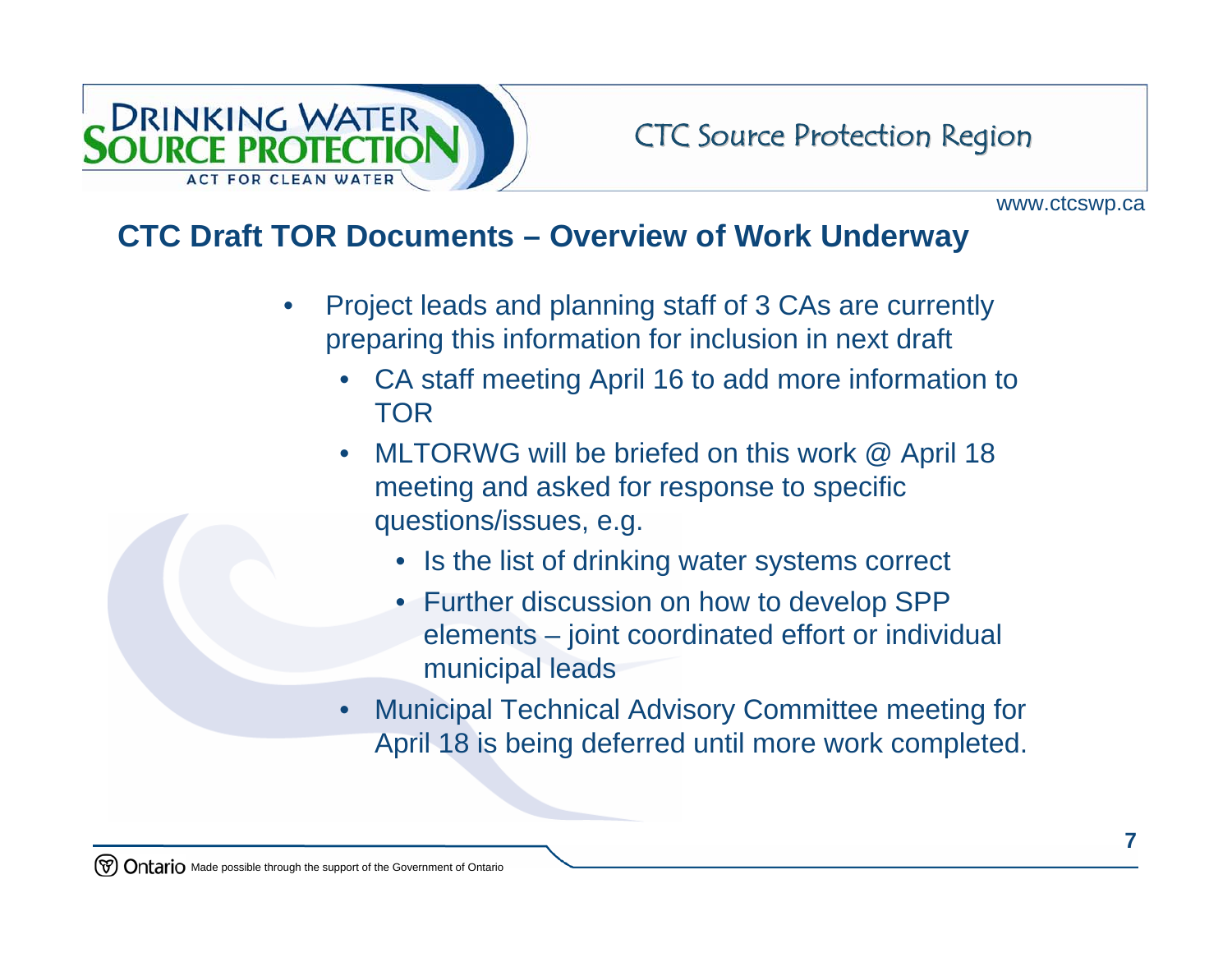

## **CTC Draft TOR Documents – Overview of Planned Work**

- Lake Ontario work is awaiting response from MOE on proposed scope changes
	- Meeting tentatively set for April 18 to develop further within CTC
- Discussions with individual municipalities on the information in TOR
	- Will be undertaken by CA project leads to clarify/confirm information
- Target May 2 to circulate penultimate draft to SPC for review at May 13 meeting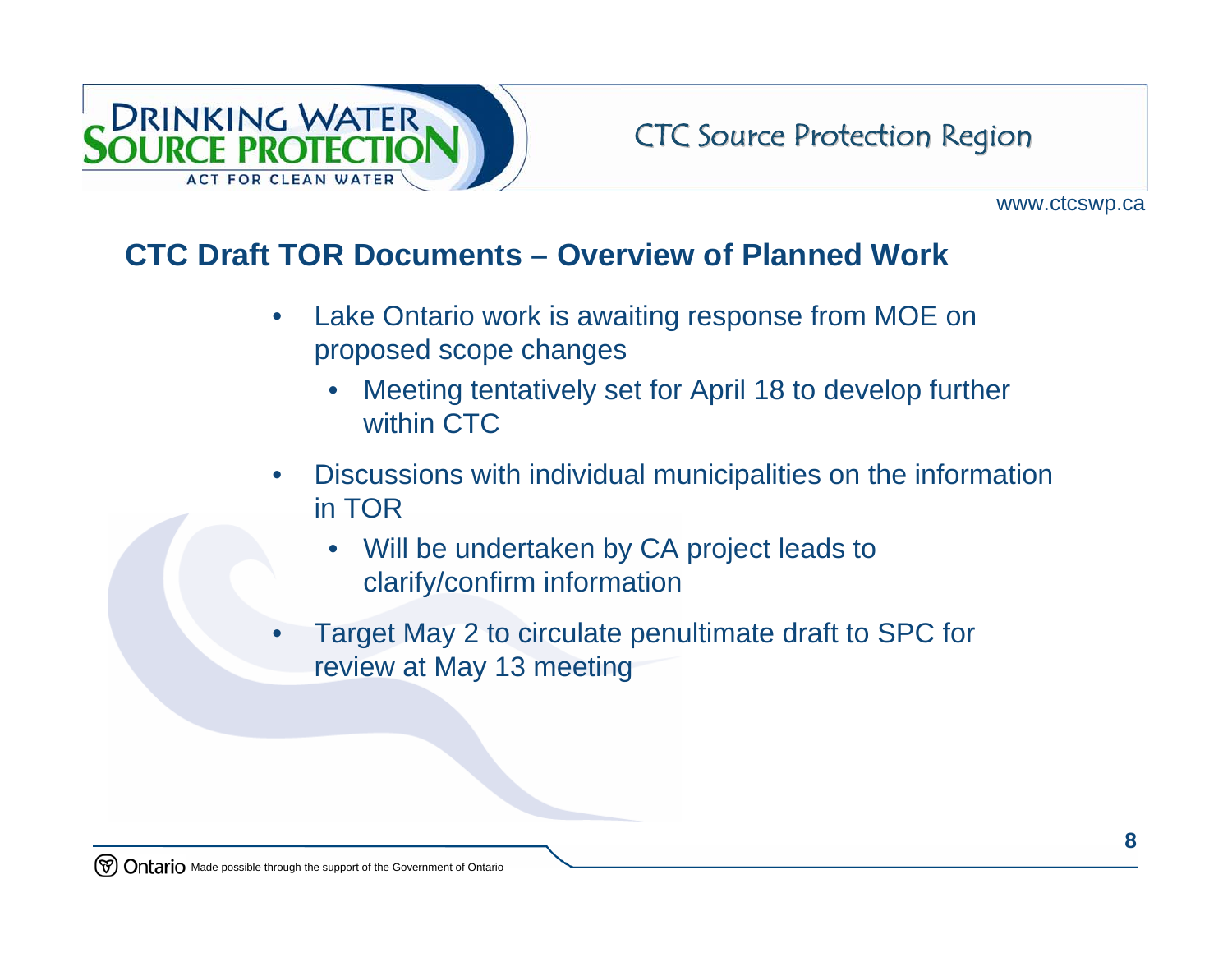

www.ctcswp.ca

## **REVISED TIMELINE**

- See revised schedule attached to slide deck
- **Decision points** 
	- 1. Delay completion of draft TOR & posting until after June 9 meeting – additional time required to complete TOR and provide review by SPC
	- 2. Facilitation of SPC discussions at May 13 & June 9 meeting. Is facilitation required at Aug 11 meeting also when final TOR approved?
	- 3. Public Consultation would be delayed to mid-July.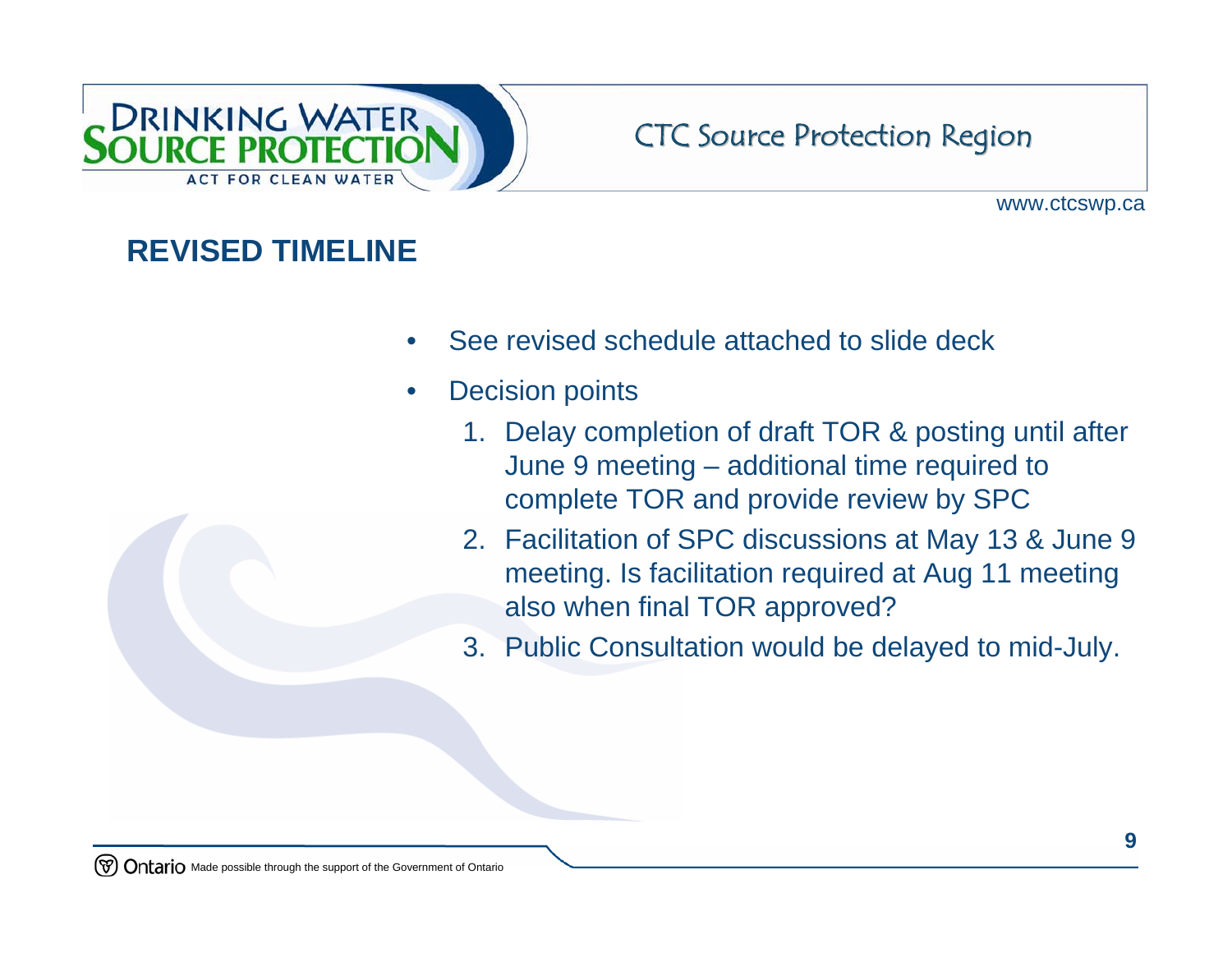

www.ctcswp.ca

#### **Formal Public Consultation on Each TOR Background**

- Publish a notice in one or more newspaper and in other areas, that includes:
	- •Availability of ToR on Internet for inspection and commenting
	- •Hold a public meeting (at least 21 days of notice)
	- •Written comments submitted to the SPC (within 35 days of the notice)

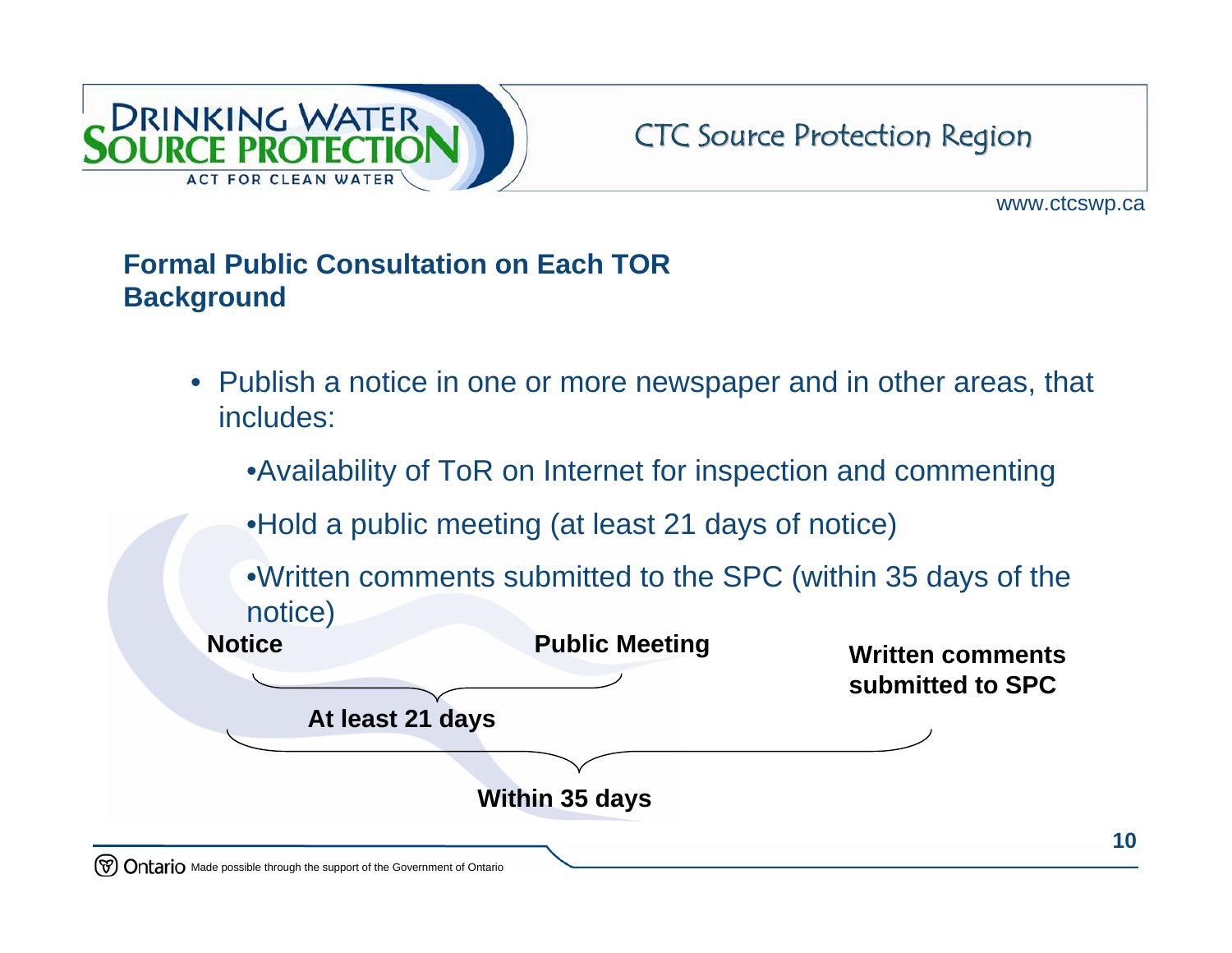

www.ctcswp.ca

## **Finalizing Proposed ToR Finalizing Proposed ToR**

- **SPC will consider:** 
	- All written comments from the 35 day posting
	- Comments made at the public meeting
	- Written comments made on the draft when submitted to the parties listed previously (e.g. municipalities, Great Lake Groups, SPCs with matters)

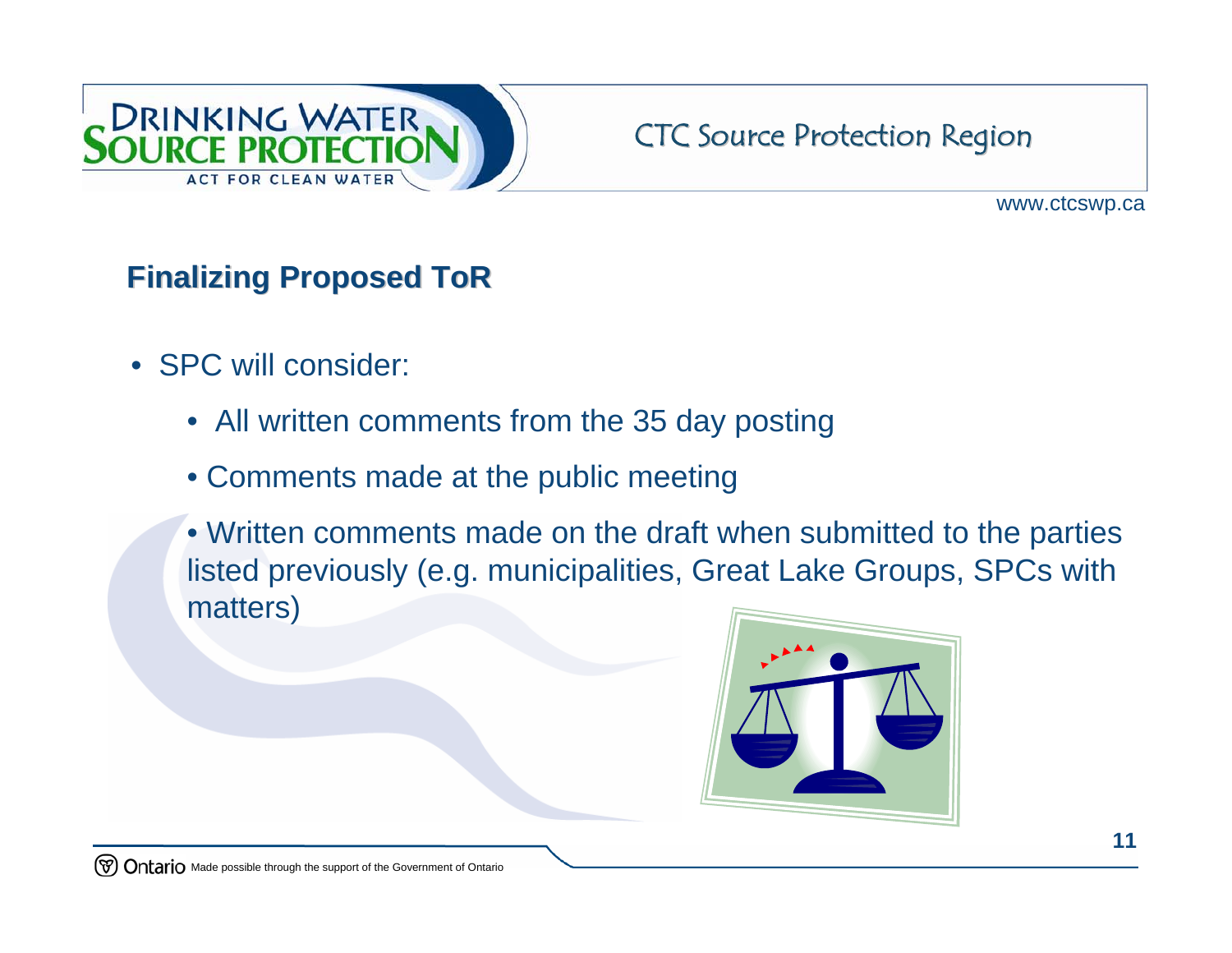

www.ctcswp.ca

## **Formal Consultation**

- **Decision points** 
	- Confirm timing of consultation in July
		- Propose holding 3 formal sessions, 1 in each SPA scheduled over weeks of July 7 & 14
		- Intention is to provide greater opportunityfor persons to attend if away during one of the weeks
- Investigating option to have more interactive consultation opportunities over the internet
- Propose developing and implementing ongoing consultation on the assessment report elements well in advance of formal consultation requirements at the end (fall 2008).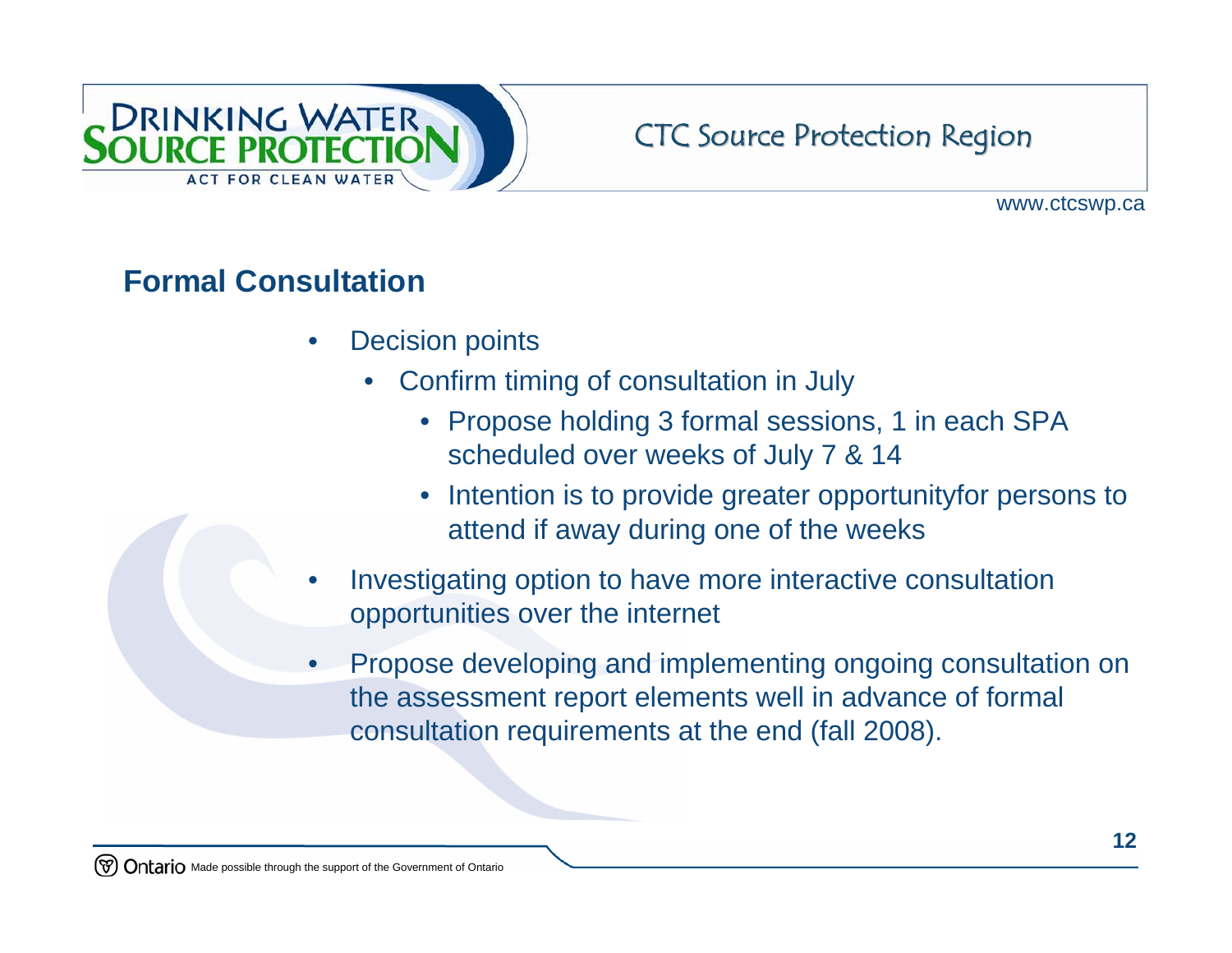

## **Consulting on the FINAL Proposed ToR Consulting on the FINAL Proposed ToR**

- Source protection committee will :
	- submit the proposed to the source protection authority and any comments that were unresolved
	- submit a copy to the clerks of municipalities in the area

•publish the proposed ToR back on the Internet with an invitation to invite comments within 30 days to be submitted to the source protection authority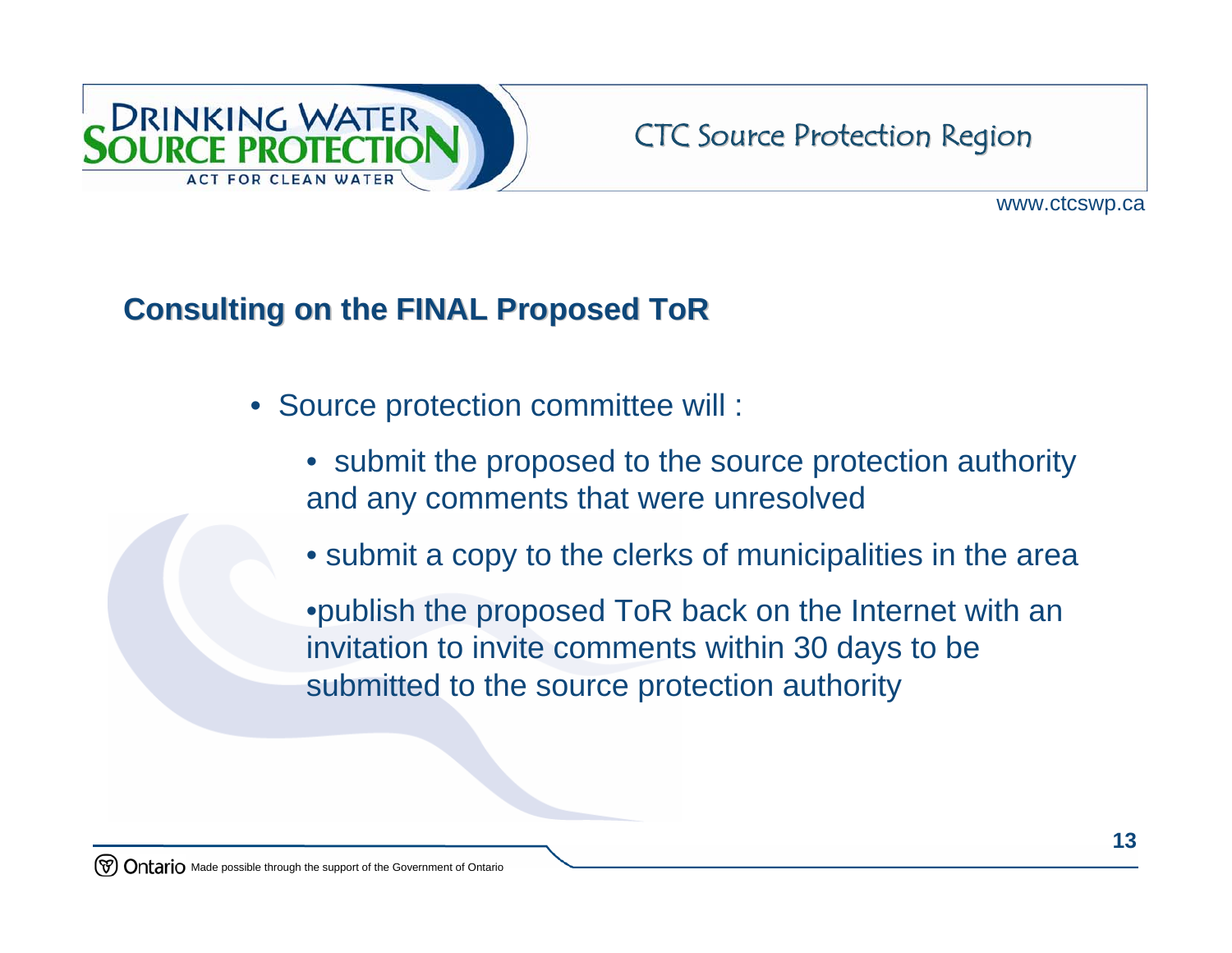

www.ctcswp.ca

## **Submitting Proposed ToR**

- Source protection authority will :
	- submit the proposed ToR to the Minister with:
		- any comments the SPA wishes to make
		- any unresolved comments made by municipalities
		- any written comments made on the proposed ToR during the 30-day posting period
	- submit the comments from the 30-day posting back to the SPC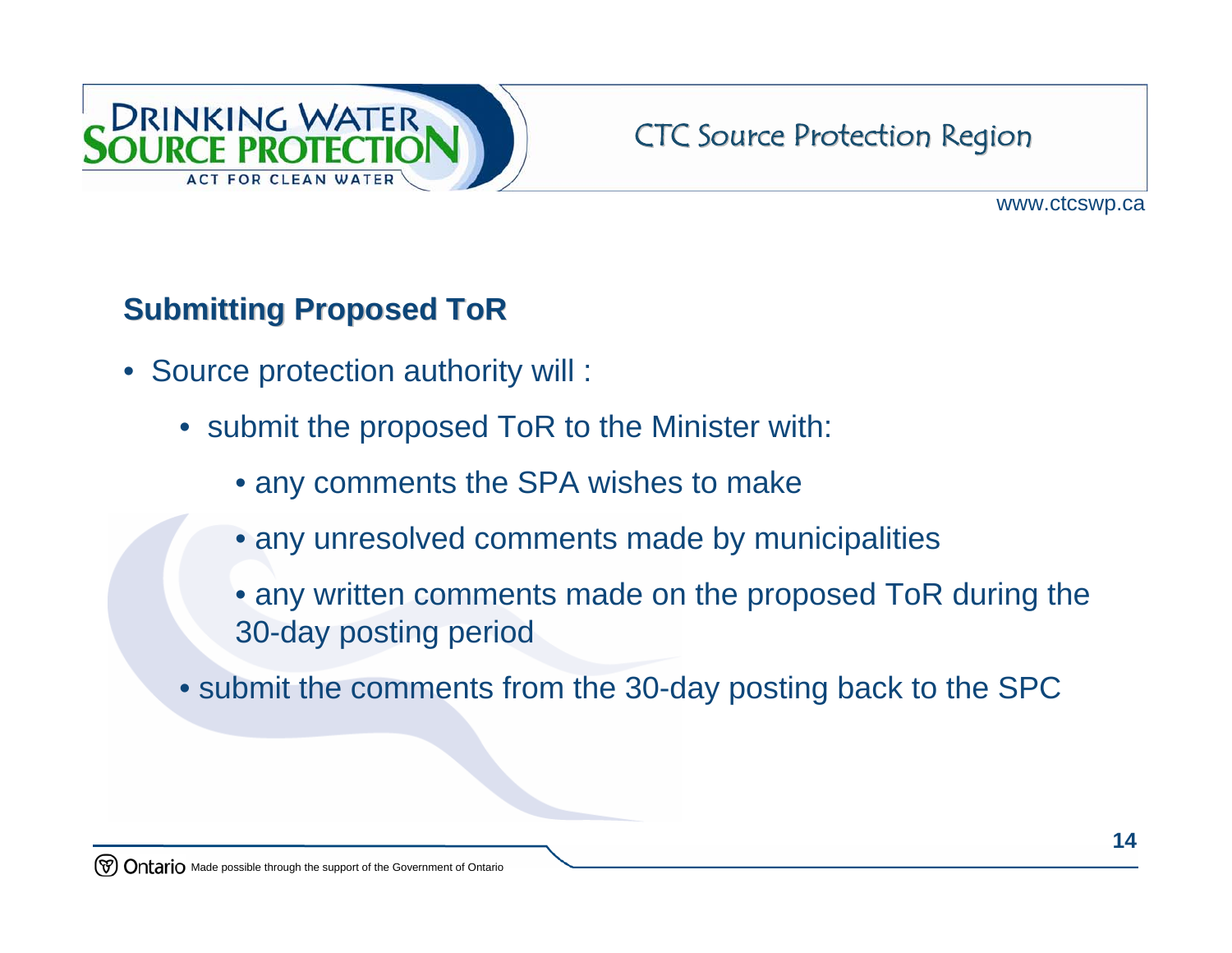

www.ctcswp.ca

## **ToR Timeline Summary ToR Timeline Summary**



(೪) Ontario Made possible through the support of the Government of Ontario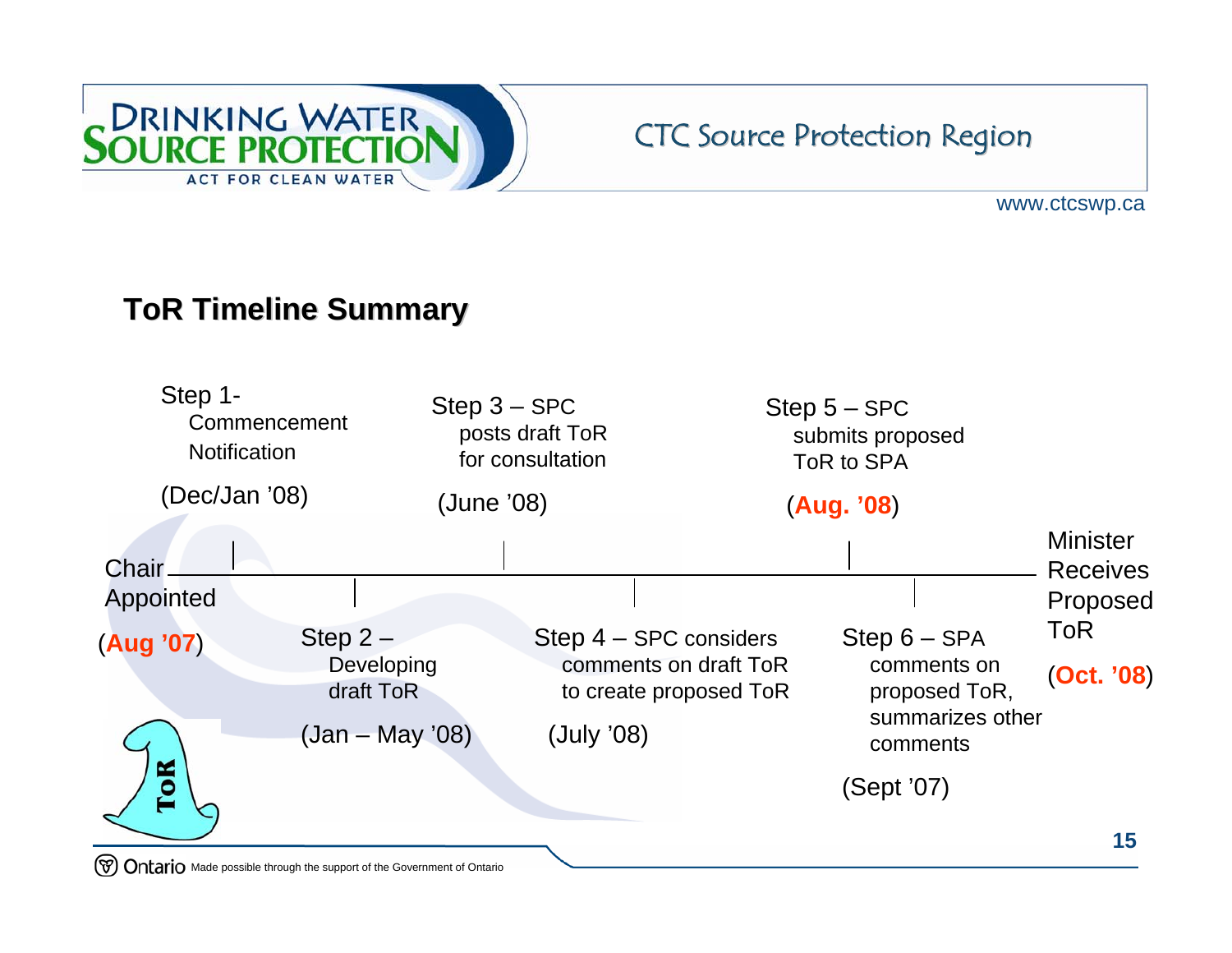

www.ctcswp.ca

## **CONSTRAINING FACTORS**

- Province is still developing guidance on some key pieces
	- Regulation on the assessment report and White Paper on source protection plan
	- Director's Rules and refining Guidance, e.g.
		- on dealing with Great Lakes Issues,
		- Look-up tables to do semi-quantitative risk assessment
	- Policy & tools to guide municipalities in how to assess if/whether additional drinking water supplies should be added
	- *Tools to create the ToR in approved-MOE format were received March 5, 2008 – originally promised for November 2007*
- Need to consult with adjacent SPRs